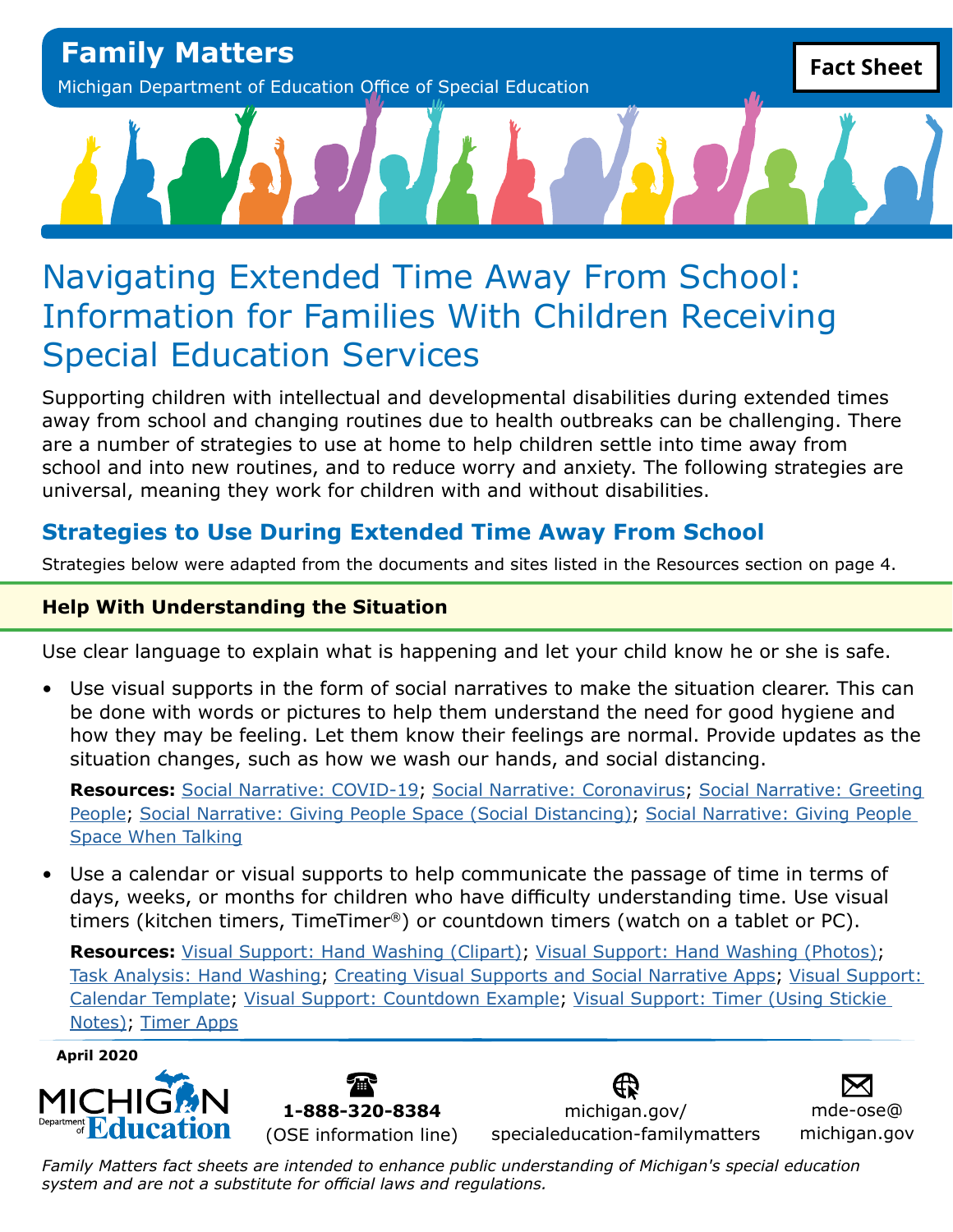

#### **Keep Routines Consistent**

It is important to provide predictability, especially in times of uncertainty.

• Keep self-care (bath time, brushing teeth, etc.), sleep, and meal routines consistent. Have your child help with household chores and daily living skills. Create a visual schedule such as marking activities on a calendar, creating a task analysis, or creating a list with the time activities will take place.

**Resources:** [Tips for Creating Task Analyses;](https://afirm.fpg.unc.edu/sites/afirm.fpg.unc.edu/files/covid-resources/Maintain Routines-Tips for Creating TA.pdf) [Task Analysis: Unload the Dishwasher](https://afirm.fpg.unc.edu/sites/afirm.fpg.unc.edu/files/covid-resources/Maintain Routines-Unload the Dishwasher.pdf); [Task](https://afirm.fpg.unc.edu/sites/afirm.fpg.unc.edu/files/covid-resources/Maintain Routines-Make a Snack.pdf)  [Analysis: Make a Snack](https://afirm.fpg.unc.edu/sites/afirm.fpg.unc.edu/files/covid-resources/Maintain Routines-Make a Snack.pdf); [Task Analysis Template](https://afirm.fpg.unc.edu/sites/afirm.fpg.unc.edu/files/covid-resources/Maintain Routines-Task Analysis Template.pdf)

#### **Make New Routines**

There may be changes in your household such as your work schedule or need to care for other children. Siblings may be home and interacting with each other more often since the entire family may be confined to the home. New routines may be needed in order to ease unfamiliar and difficult transitions.

• Have a specific space for homework and structured activities such as an office or dining room table. Create a to-do list, checklist, or schedule for completing tasks. Set expectations such as completing a certain amount of school work before a preferred activity. An example might be to complete five math problems and then get ten minutes on a favorite iPad program or watching a favorite television show. Use a timer to stay on schedule.

**Resources:** [Visual Support: Example of a Daily Schedule;](https://afirm.fpg.unc.edu/sites/afirm.fpg.unc.edu/files/covid-resources/Build%20New%20Routines-Daily%20Schedule%20Example.pdf) [Visual Support: Daily Schedule](https://afirm.fpg.unc.edu/sites/afirm.fpg.unc.edu/files/covid-resources/Build New Routines-Daily Schedule Template.pdf) [Template](https://afirm.fpg.unc.edu/sites/afirm.fpg.unc.edu/files/covid-resources/Build New Routines-Daily Schedule Template.pdf); [Visual Support: Example of a Daily Schedule \(Using Stickie Notes\);](https://afirm.fpg.unc.edu/sites/afirm.fpg.unc.edu/files/covid-resources/Build New Routines-Daily Schedule Example Using Stickie Notes.pdf) [Visual Support:](https://afirm.fpg.unc.edu/sites/afirm.fpg.unc.edu/files/covid-resources/Build New Routines-Daily Schedule Template Using Stickie Notes.pdf)  [Daily Schedule Template \(Using Stickie Notes\)](https://afirm.fpg.unc.edu/sites/afirm.fpg.unc.edu/files/covid-resources/Build New Routines-Daily Schedule Template Using Stickie Notes.pdf); [Visual Support: Weekly Schedule Template](https://afirm.fpg.unc.edu/sites/afirm.fpg.unc.edu/files/covid-resources/Build New Routines-Weekly Schedule Template.pdf)

• Provide choices so the child feels a sense of control. The choices should be limited to two that are realistic and the choice should be honored. Choices can be presented throughout the day and will depend on the age and needs of the child.

**Resources:** [Visual Support: Choice Board of Inside and Outside Activities](https://afirm.fpg.unc.edu/sites/afirm.fpg.unc.edu/files/covid-resources/Build New Routines-Inside and Outside Activities.pdf); [Visual Support:](https://afirm.fpg.unc.edu/sites/afirm.fpg.unc.edu/files/covid-resources/Build New Routines-Weekly Choices and Goals.pdf)  [Weekly Choices and Goals Template](https://afirm.fpg.unc.edu/sites/afirm.fpg.unc.edu/files/covid-resources/Build New Routines-Weekly Choices and Goals.pdf)

• Use concrete terms to describe time when transitioning or while engaged in an activity. Saying "in a few minutes" is not meaningful to many children and having specific times (and seeing the timer) can help with predictability.

**Resource:** [How to Transition Off Screens](https://afirm.fpg.unc.edu/sites/afirm.fpg.unc.edu/files/covid-resources/Build New Routines-How to Transition Off Screens.pdf)

• Access online educational resources which can support learning and keep children academically involved.

**Resources:** [Educational Resources for Kids;](https://afirm.fpg.unc.edu/sites/afirm.fpg.unc.edu/files/covid-resources/Build New Routines-Educational Resources for Kids.pdf) [Additional Activity Resources](https://afirm.fpg.unc.edu/sites/afirm.fpg.unc.edu/files/covid-resources/Build New Routines-Additional Activity Resources.pdf); [Educational and](https://afirm.fpg.unc.edu/sites/afirm.fpg.unc.edu/files/covid-resources/Build New Routines-Educational and Movement Resources for Teenagers.pdf)  [Movement Resources for Teenagers](https://afirm.fpg.unc.edu/sites/afirm.fpg.unc.edu/files/covid-resources/Build New Routines-Educational and Movement Resources for Teenagers.pdf)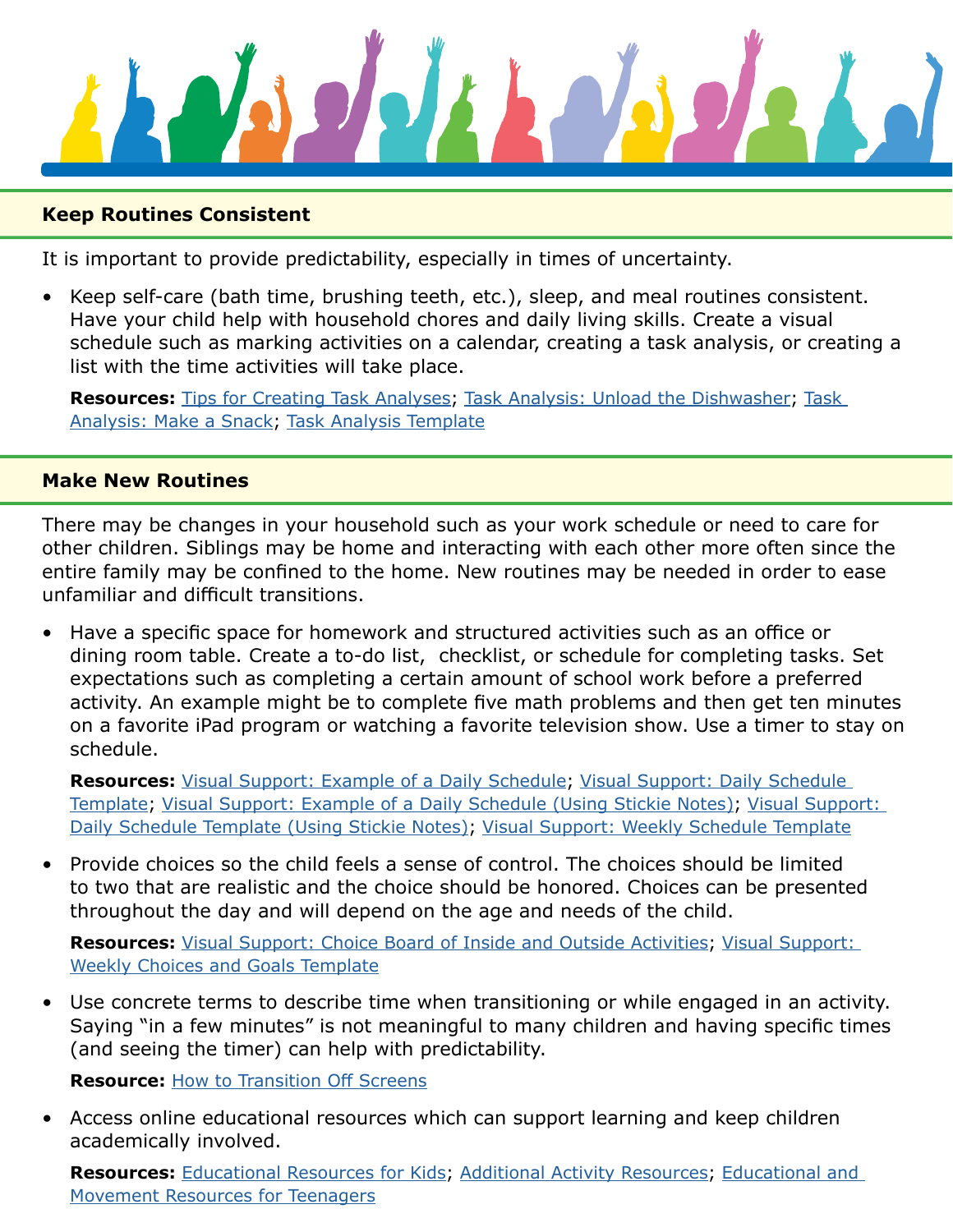

#### **Offer Time for Communication and Expression**

Children may be afraid, frustrated, or worried and express this through behaviors such as tantrums, withdrawal, or acting out. They may have a hard time expressing or talking about their feelings. Some activities may be helpful with communication and expression:

• Model positive communication, such as, "You can play your game after you pick up your toys" (versus "No, you can't play games because you haven't picked up your mess"). Most importantly, notice appropriate behavior ("Thank you for picking up your toys").

#### **Resource:** [Communication Tools](https://afirm.fpg.unc.edu/sites/afirm.fpg.unc.edu/files/covid-resources/Offer Opportunities for Expression-Communication Tools.pdf)

• Provide opportunities for the child to express feelings and reduce anxiety through creative projects and activities such as talking or having conversations, making a video or movie, writing activities, dancing, listening to music, and using augmented communication such as a tablet or pictures.

**Resource:** [Expression Activities](https://afirm.fpg.unc.edu/sites/afirm.fpg.unc.edu/files/covid-resources/Offer Opportunities for Expression-Activities.pdf)

#### **Practice Coping and Relaxing Skills**

Many children already have some strategies they use to reduce their anxiety and worry. Some of these activities might include using headphones to quiet the environment or listen to music, breathing deeply, counting to ten, exercising, or doing a favorite activity. When introducing relaxing activities, consider the following:

• Pick times of the day when your child is already calm to work on these skills. Use a visual routine to support relaxing strategies. Make sure he or she has access to the activity and schedule it regularly.

**Resource:** [Self-Management: Calming Routine](https://afirm.fpg.unc.edu/sites/afirm.fpg.unc.edu/files/covid-resources/Prioritize Coping and Calming Skills-Calming Routine.pdf)

• Teach self-management skills to help your child track when he or she is anxious and decide when calming strategies are needed.

**Resources:** [Self-Management: FACE COVID;](https://afirm.fpg.unc.edu/sites/afirm.fpg.unc.edu/files/covid-resources/Prioritize Coping and Calming Skills-FACE COVID.pdf) [Self-Management: Reinforcement](https://afirm.fpg.unc.edu/sites/afirm.fpg.unc.edu/files/covid-resources/Prioritize Coping and Calming Skills-Self-Management.pdf)

• Provide opportunities for physical activity to reduce anxiety. Set a regular routine for exercise. Create activities to keep the child physically active including the use of a device to count steps, taking a daily walk, or online workout applications.

**Resources:** [Inside and Outside Exercise Activities Choice Board;](https://afirm.fpg.unc.edu/sites/afirm.fpg.unc.edu/files/covid-resources/Prioritize Coping and Calming Skills-Exercise Choice Board.pdf) [Exercise Activities;](https://afirm.fpg.unc.edu/sites/afirm.fpg.unc.edu/files/covid-resources/Prioritize Coping and Calming Skills-Exercise Activities.pdf) [Mindfulness](https://afirm.fpg.unc.edu/sites/afirm.fpg.unc.edu/files/covid-resources/Prioritize Coping and Calming Skills-Mindfulness Apps.pdf)  [Apps;](https://afirm.fpg.unc.edu/sites/afirm.fpg.unc.edu/files/covid-resources/Prioritize Coping and Calming Skills-Mindfulness Apps.pdf) [Movement Resources for Kids](https://afirm.fpg.unc.edu/sites/afirm.fpg.unc.edu/files/covid-resources/Build New Routines-Movement Resources for Kids.pdf); [Educational and Movement Resources for Teenagers](https://afirm.fpg.unc.edu/sites/afirm.fpg.unc.edu/files/covid-resources/Build New Routines-Educational and Movement Resources for Teenagers.pdf)